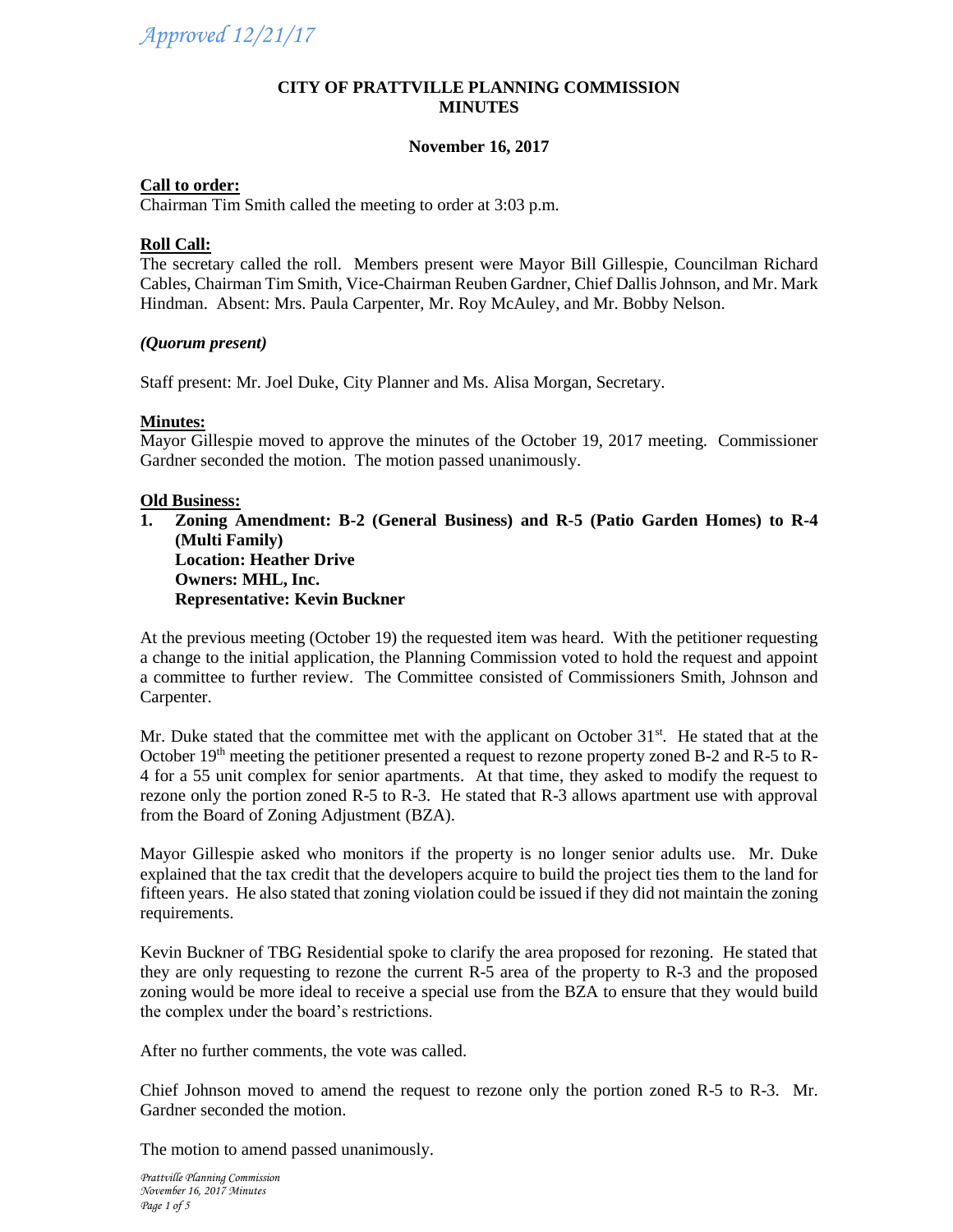The vote was called. The motion to approve as amended passed by 5/1 vote as recorded. Favor: Councilman Cables, Chairman Smith, Mr. Gardner, Chief Johnson and Mr. Hindman. Oppose: Mayor Gillespie.

#### **2. Sketch Plan: Smith Property Location: Highway 82 E. at McQueen Smith Road and Highway 31 S. Owners: Smith Property/H. D. & D. Land Company Representative: Goodwyn, Mills & Cawood**

At the previous meeting (October 19) the requested item was heard. The Planning Commission voted to hold the request and appoint a committee to review the sketch plan. The Committee consisted of Commissioners Smith, Johnson and McAuley.

Mr. Duke stated that the committee met with the applicant on October  $31<sup>st</sup>$ . He stated that the developer has reviewed the sketch plan for 350 acres with portions being developed far into the future.

Councilman Cables introduced a resolution recommending approval of the sketch plan of Smith Property and moved for its approval. Mr. McAuley seconded the motion.

John Bricken of Goodwyn, Mills & Cawood, petitioner's representative, presented the sketch plan of Smith Property. He stated that they have received comments from the city and they are currently reviewing them and working them out. He also stated that a traffic study is in the works; it will guide short term and long term improvements to the street network within and around the Smith Property.

Mayor Gillespie asked which area is proposed to be developed first and stated his concerns about the impact to the sewer, green space and the city park. Mr. Bricken stated that the area on the north side of the Highway 82 McQueen Smith Road intersection is proposed to be developed first.

Chief Johnson stated that being aware that the development in the area could be 10 years or more, he would like to see future connection to Joyce Street.

Chief Johnson moved to amend the motion to approve contingent that future connection is provided to Joyce Street. Mayor Gillespie seconded the motion.

The motion to amend passed unanimously.

The vote was called. The motion as amended passed unanimously.

## **New Business:**

Chairman Smith changed the order that the agenda items was heard.

**3. Zoning Amendment: R-2 (Single Family Residential) to R-3 (Single Family) Glennbrooke 6 Location: West of Sydney Drive South Petitioner: Larry & David Avant & Greenacres, LLC Representative: Barrett-Simpson, Inc.**

Blake Rice of Barret-Simpson, Inc., petitioner's representative, presented the rezoning request to rezone the proposed Glennbrooke 6 subdivision from R-2 to R-3. He stated that earlier phases of Glennbrooke are zoned R-3 except for a portion of Phase 1 being zoned R-5.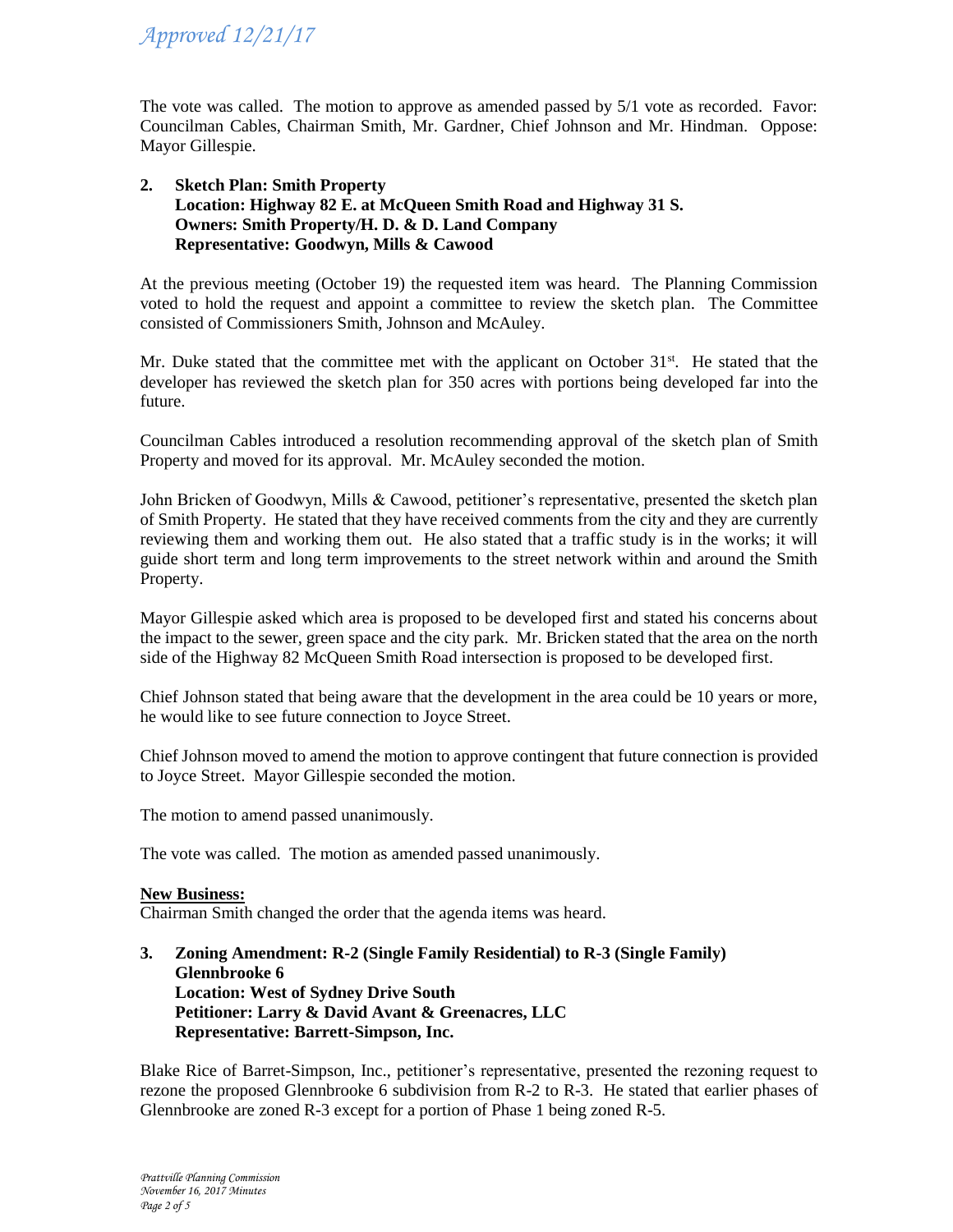Mr. Duke provided the staff report stating that basic difference between R-2 and R-3 zoning districts is the lot size requirements. He stated that R-3 allows for apartment use, but only as a use-on-appeal approved by the Board of Zoning Adjustment.

Chairman Smith opened the public hearing.

The following speakers were in attendance and spoke in opposition to the zoning request citing negative impact of traffic, decrease property value, erosion problems and their discontent with connectivity to Riverchase North. Also, there were letters and emails received by the Planning Department of residents' concerns. All are attached and made a part of the minutes.

- Scott Carr, 1601 Trolley Road
- Amee Carr, 1601 Trolley Road
- Tammitha Prince, 1513 Trolley Road
- Joe Robertson, 1608 Trolley Road
- Martin Sweet, 1609 Trolley Road
- Wanda Ellis, 1526 Trolley Road
- Chris Reed, 520 Overton Road
- Len Robertson, 1608 Trolley Road
- Erik Lubinger, 364 Sydney Drive South
- Whtiney Bertsch, 1541 Trolley Road
- Mary Ingram, 543 Overton Road
- Kathleen Litz, 1603 Trolley Road
- Don M. Moser, 1525 Trolley Road
- Jennifer Marquis, 539 Overton Drive
- Darren Segura, 208 Kendrick Way
- Hope Gallant, 1606 Trolley Road

Chief Johnson addressed the public's comments on connectivity. He expounded on the public safety code requirements for connectivity to allow for emergency access and the need for more than one way in and out of a subdivision.

Chairman Smith closed the public hearing.

Mr. Gardner introduced a resolution recommending approval of the rezoning of Glennbrooke 6 subdivision from R-2 to R-3 and moved for its approval. Councilman Cables seconded the motion.

Mr. Gardner moved to hold the request. Mayor Gillespie seconded the motion for discussion.

In an effort to allow the petitioner's representative to address comments, Mr. Gardner withdrew his motion to hold. Mayor Gillespie withdrew his second.

Mr. Rice addressed the public's comments:

- He stated that since the inception of the Glennbrooke development they have been mandated by this Commission to provide connectivity to Riverchase North, which they have complied.
- He stated that the property that is causing erosion is owned by Riverchase North developers.
- He stated that the proposed plat of Glennbrooke 6 provides the connectivity as required for life safety codes.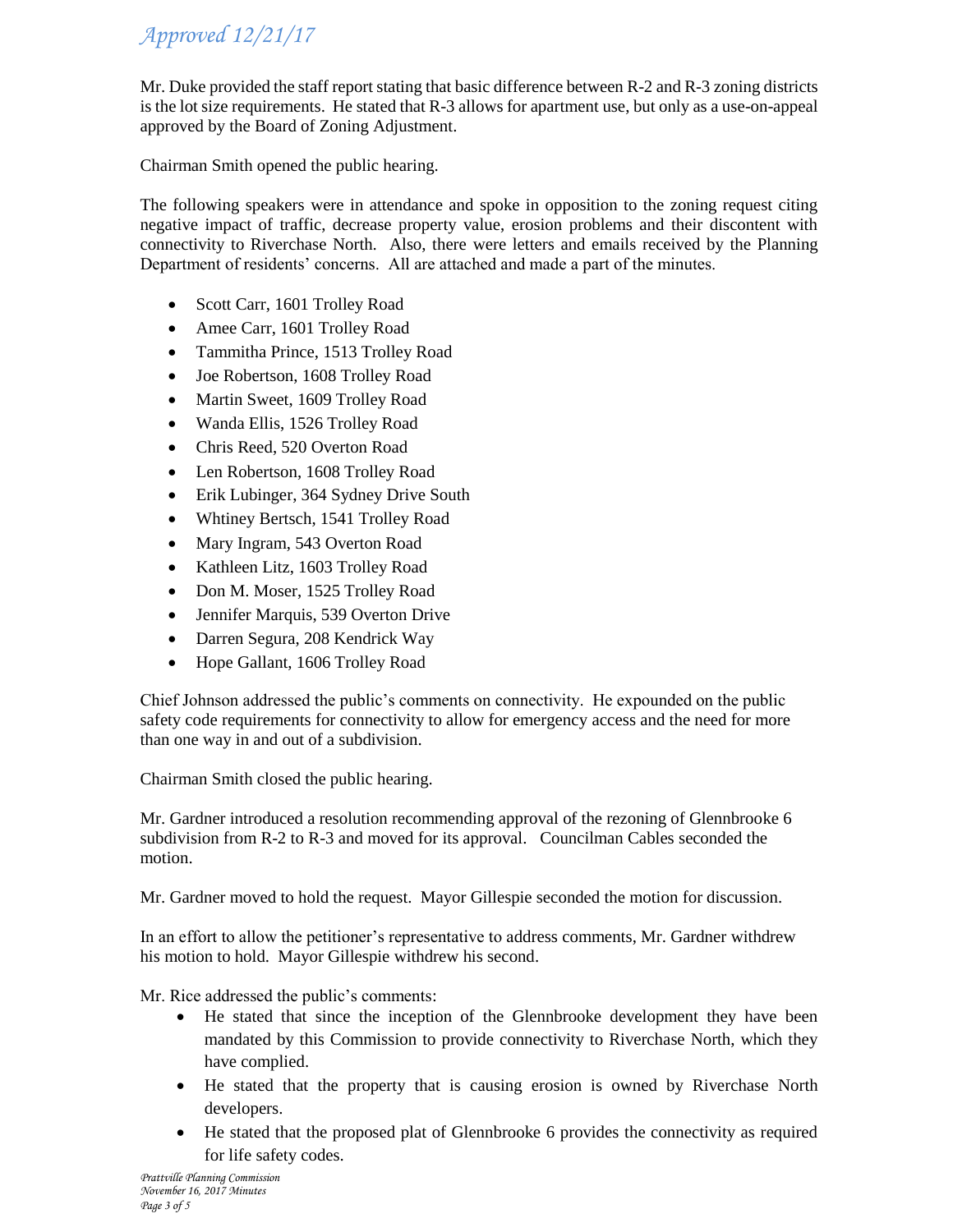The vote was called. The motion to recommend approval failed by 2/4 vote as recorded. Favor: Chief Johnson and Mr. Hindman. Oppose: Chairman Smith, Mr. Gardner, Mayor Gillespie, and Councilman Cables.

*Chairman Smith called a recess at 4:48 p.m. The meeting was called back to order with all previously recorded members present.* 

# **5. Sketch Plan: Glennbrooke Phases 5-10 (Revised) Location: Glennbrooke Blvd., Od Ridge Rd., & Fairview Ave. Owner: Stone Martin Builders, LLC Representative: Barrett-Simpson, LLC**

Mr. Hindman introduced a resolution recommending approval of the sketch plan of Glennbrooke Phases 5-10 as revised. Mr. Gardner seconded the motion.

Mr. Duke provided the staff report for the revised sketch plan of Glennbrooke Phases 5-10 stating that the lots and Trolley Road extension were previously approved in early sketch plans for Riverchase North subdivision. He stated that the stub to the north has always been a part of Riverchase North.

Blake Rice of Barrett-Simpson, LLC, petitioner's representative, presented the revised sketch plan for Glennbrooke Phases 5-10. He asked the Commission about the issues with the rezoning of Glennbrooke 6 being that it is part of the revised sketch but was not recommended for rezoning.

Chairman Smith stated that connecting Glennbrooke and Riverchase North was the main issue with the rezoning request presented.

Mayor Gillespie moved to hold the request and send to committee for further review. Councilman Cables seconded the motion.

The motion to hold passed unanimously.

Chairman Smith along with Mr. Gardner and Chief Johnson were appointed to the committee to review the revised Sketch Plan of Glennbrooke Phases 5-10.

## **4. Sketch Plan: Walker Property Location: Golson Road at Golson Place Blvd. Owners: Southern Lands, LLC Representative: Flowers & White Engineering, LLC**

Mr. Gardner introduced a resolution recommending approval of the sketch plan of Walker Property and moved for its approval. Councilman Cables seconded the motion.

Mr. Duke provided the staff report for the sketch plan of Walker Property. He stated that the property Golson Place, Plat 1A is part of the Noland Falls Subdivision. He stated that the property platted in 2008 was in foreclosure, and no lots were sold. The property is no longer in foreclosure, and the petitioner is requesting to vacate this plat and street. He explained that vacating this plat will take away public dedication of the road and eliminate the lot lines on the plat. He stated that the complete process will require City Council approval.

Dale Walker, petitioner, presented the sketch plan of Walker Property. He stated that the proposed plat is comprised of about 400 acres of which 48 acres is platted in the Golson Place, Plat 1A. He stated that there will be no new roads and the number of lots will be reduced.